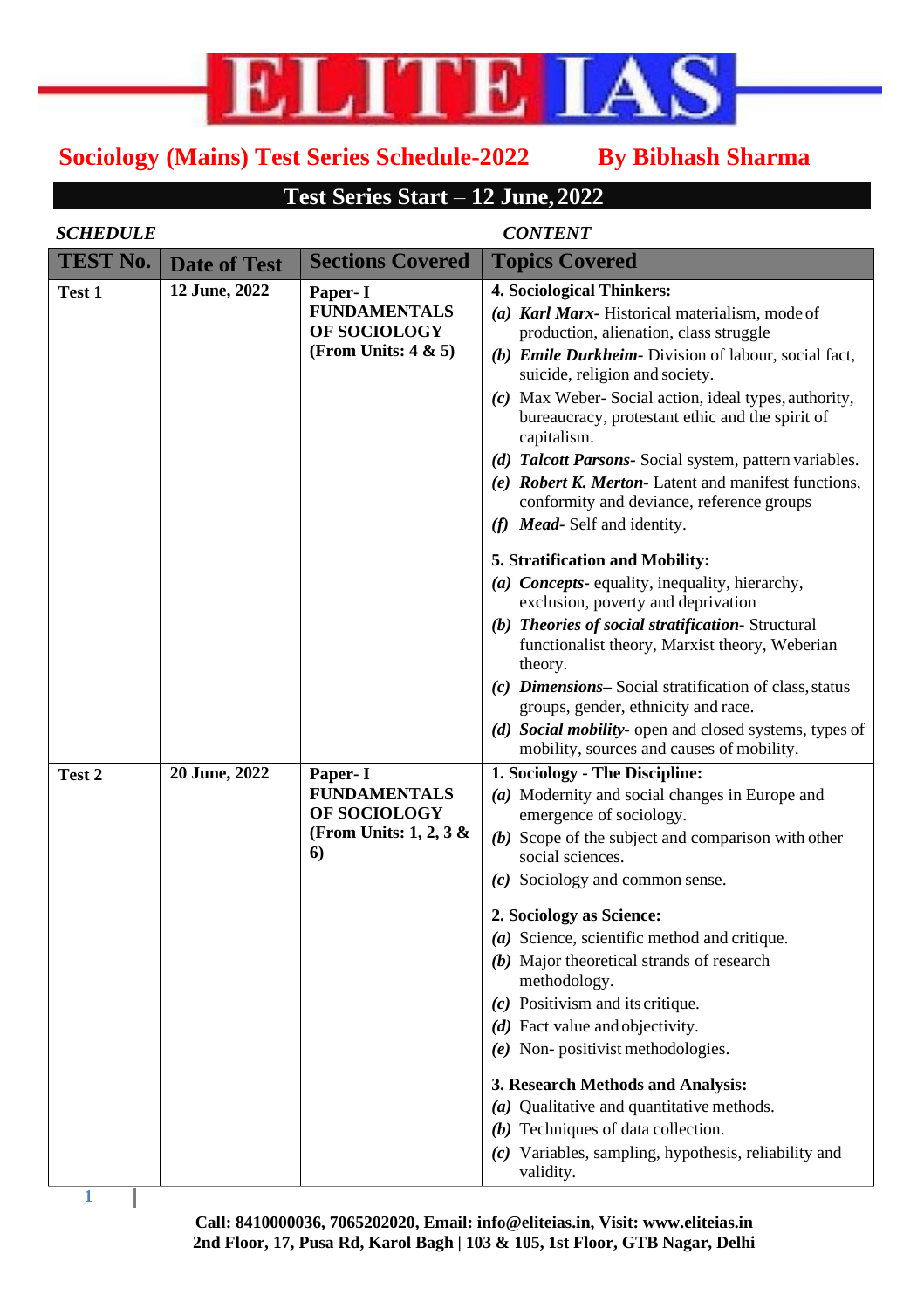

|        |               |                                         | 6. Works and Economic Life:                                                                      |
|--------|---------------|-----------------------------------------|--------------------------------------------------------------------------------------------------|
|        |               |                                         | (a) Social organization of work in different types of                                            |
|        |               |                                         | society-slave society, feudal society, industrial                                                |
|        |               |                                         | /capitalist society.                                                                             |
|        |               |                                         | $(b)$ Formal and informal organization of work                                                   |
|        |               |                                         | $(c)$ Labour and society.                                                                        |
| Test 3 | 26 June, 2022 | Paper- I                                | 7. Politics and Society:                                                                         |
|        |               | <b>FUNDAMENTALS</b>                     | (a) Sociological theories of power                                                               |
|        |               | OF SOCIOLOGY                            | (b) Power elite, bureaucracy, pressure groups, and                                               |
|        |               | (From Units: $7, 8, 9$ &                | political parties.                                                                               |
|        |               | <b>10)</b>                              | (c) Nation, state, citizenship, democracy, civil<br>society, ideology.                           |
|        |               |                                         | (d) Protest, agitation, social movements, collective<br>action, revolution.                      |
|        |               |                                         | 8. Religion and Society:                                                                         |
|        |               |                                         | (a) Sociological theories of religion.                                                           |
|        |               |                                         | $(b)$ Types of religious practices: animism, monism,<br>pluralism, sects, cults.                 |
|        |               |                                         | $(c)$ Religion in modern society: religion and science,<br>secularization, religious revivalism, |
|        |               |                                         | fundamentalism.                                                                                  |
|        |               |                                         | 9. Systems of Kinship:                                                                           |
|        |               |                                         | (a) Family, household, marriage.                                                                 |
|        |               |                                         | $(b)$ Types and forms of family.                                                                 |
|        |               |                                         | $(c)$ Lineage and descent                                                                        |
|        |               |                                         | (d) Patriarchy and sexual division of labour                                                     |
|        |               |                                         | $(e)$ Contemporary trends.                                                                       |
|        |               |                                         | 10. Social Change in Modern Society:                                                             |
|        |               |                                         | (a) Sociological theories of social change.                                                      |
|        |               |                                         | (b) Development and dependency.                                                                  |
|        |               |                                         | (c) Agents of social change.                                                                     |
|        |               |                                         | $(d)$ Education and social change.                                                               |
|        |               |                                         | Science, technology and social change<br>(e)                                                     |
|        |               |                                         | Illiteracy and disparities in education<br>(f)                                                   |
| Test 4 | 03 July, 2022 | Paper-II                                | A. Introducing Indian Society:                                                                   |
|        |               | A. Introducing Indian<br><b>Society</b> | (i) Perspectives on the study of Indian society:                                                 |
|        |               |                                         | (a) Indology (GS. Ghurye).                                                                       |
|        |               | $\pm$                                   | (b) Structural functionalism (M N Srinivas).                                                     |
|        |               |                                         | (c) Marxist sociology (A R Desai).                                                               |
|        |               | <b>B. Social Structure</b>              |                                                                                                  |
|        |               |                                         |                                                                                                  |

**2**

I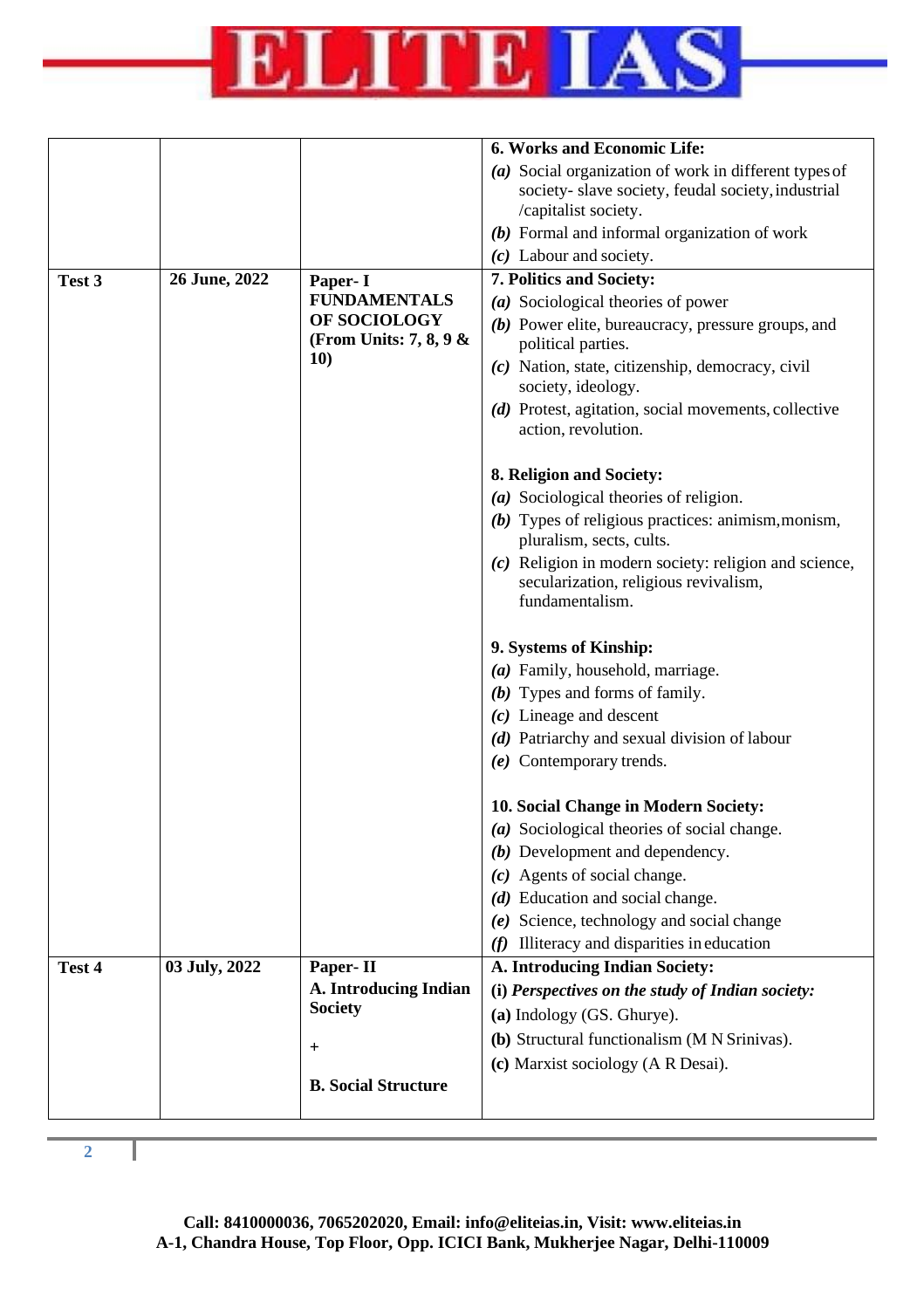

|                         |               |                               | A. (ii) Impact of colonial rule on Indian society:                                                             |
|-------------------------|---------------|-------------------------------|----------------------------------------------------------------------------------------------------------------|
|                         |               |                               | (a) Social background of Indian nationalism.                                                                   |
|                         |               |                               | (b) Modernization of Indian tradition.                                                                         |
|                         |               |                               | (c) Protests and movements during the colonial                                                                 |
|                         |               |                               | period.                                                                                                        |
|                         |               |                               | (d) Social reforms                                                                                             |
|                         |               |                               | <b>B. Social Structure:</b>                                                                                    |
|                         |               |                               | (i) Rural and Agrarian Social Structure:                                                                       |
|                         |               |                               | (a) The idea of Indian village and village studies-                                                            |
|                         |               |                               | (b) Agrarian social structure - evolution of landtenure<br>system, land reforms.                               |
|                         |               |                               | (ii) Caste System:                                                                                             |
|                         |               |                               | (a) Perspectives on the study of caste systems: G.S.<br>Ghurye, M N Srinivas, Louis Dumont, Andre<br>Beteille. |
|                         |               |                               | (b) Features of caste system.                                                                                  |
|                         |               |                               | (c) Untouchability - forms and perspectives                                                                    |
|                         |               |                               | (iii) Tribal communities in India:                                                                             |
|                         |               |                               | (a) Definitional problems.                                                                                     |
|                         |               |                               | (b) Geographical spread.                                                                                       |
|                         |               |                               | (c) Colonial policies and tribes.                                                                              |
|                         |               |                               | (d) Issues of integration and autonomy.                                                                        |
| Test 5                  | 10 July, 2022 | Paper-II                      | (iv) Social Classes in India:                                                                                  |
|                         |               | A. Introducing Indian         | (a) Agrarian class structure.                                                                                  |
|                         |               | <b>Society</b>                | (b) Industrial class structure.                                                                                |
|                         |               | $\pm$                         | (c) Middle classes in India.                                                                                   |
|                         |               | <b>B.</b> Social Structure    | (v) Systems of Kinship in India:                                                                               |
|                         |               |                               | (a) Lineage and descent in India.                                                                              |
|                         |               | $^{+}$                        | (b) Types of kinship systems.                                                                                  |
|                         |               |                               | (c) Family and marriage in India.                                                                              |
|                         |               | C. Social Changes in<br>India | (d) Household dimensions of the family.                                                                        |
|                         |               |                               | (e) Patriarchy, entitlements and sexual division of<br>labour.                                                 |
|                         |               |                               | (vi) Religion and Society:                                                                                     |
|                         |               |                               | (a) Religious communities in India.                                                                            |
|                         |               |                               | (b) Problems of religious minorities.                                                                          |
|                         |               |                               | <b>C. Social Changes in India:</b>                                                                             |
|                         |               |                               | (i) Visions of Social Change in India:                                                                         |
|                         |               |                               | (a) Idea of development planning and mixed                                                                     |
| $\overline{\mathbf{3}}$ |               |                               | economy.                                                                                                       |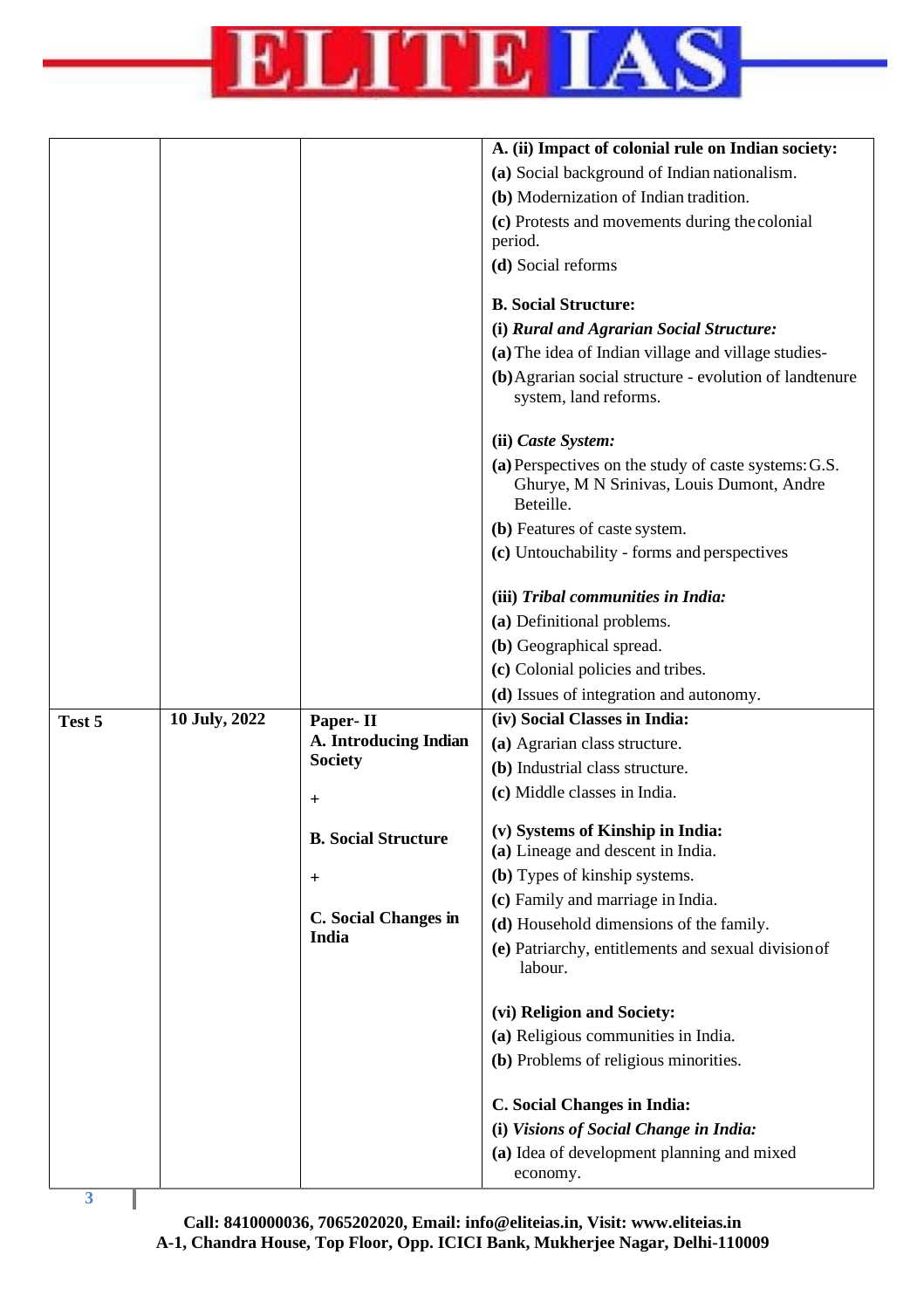

|        |               |                      | (b) Constitution, law and social change.                                                                               |
|--------|---------------|----------------------|------------------------------------------------------------------------------------------------------------------------|
|        |               |                      | (c) Education and social change.                                                                                       |
|        |               |                      |                                                                                                                        |
|        |               |                      | (ii) Rural and Agrarian transformation in India:                                                                       |
|        |               |                      | (a) Programmes of rural development, Community<br>Development Programme, cooperatives, poverty<br>alleviation schemes. |
|        |               |                      | (b) Green revolution and social change.                                                                                |
|        |               |                      | (c) Changing modes of production in Indian<br>agriculture.                                                             |
|        |               |                      | (d) Problems of rural labour, bondage, migration.                                                                      |
| Test 6 | 17 July, 2022 | Paper-II             | (iii) Industrialization and Urbanisation in India:                                                                     |
|        |               | C. Social Changes in | (a) Evolution of modern industry in India.                                                                             |
|        |               | India                | (b) Growth of urban settlements in India.                                                                              |
|        |               |                      | (c) Working class: structure, growth, class<br>mobilization.                                                           |
|        |               |                      | (d) Informal sector, child labour                                                                                      |
|        |               |                      | (e) Slums and deprivation in urban areas.                                                                              |
|        |               |                      |                                                                                                                        |
|        |               |                      | (v) Social Movements in Modern India:                                                                                  |
|        |               |                      | (a) Peasants and farmers movements.                                                                                    |
|        |               |                      | (b) Women's movement.                                                                                                  |
|        |               |                      | (c) Dalit movement.                                                                                                    |
|        |               |                      | (d) Environmental movements.                                                                                           |
|        |               |                      | (e) Ethnicity and Identity movements.                                                                                  |
|        |               |                      | (iv) Politics and Society:                                                                                             |
|        |               |                      | (a) Nation, democracy and citizenship.                                                                                 |
|        |               |                      | (b) Political parties, pressure groups, social and<br>political elite.                                                 |
|        |               |                      | (c) Regionalism and decentralization of power.                                                                         |
|        |               |                      | (d) Secularization                                                                                                     |
|        |               |                      | (vi) Population Dynamics:                                                                                              |
|        |               |                      | (a) Population size, growth, composition and<br>distribution.                                                          |
|        |               |                      | (b) Components of population growth: birth, death,<br>migration.                                                       |
|        |               |                      | (c) Population policy and family planning.                                                                             |
|        |               |                      | (d) Emerging issues: ageing, sex ratios, child and<br>infant mortality, reproductive health.                           |
|        |               |                      | (vii) Challenges of Social Transformation:                                                                             |
|        |               |                      | (a) Crisis of development: displacement,<br>environmental problems and sustainability.                                 |